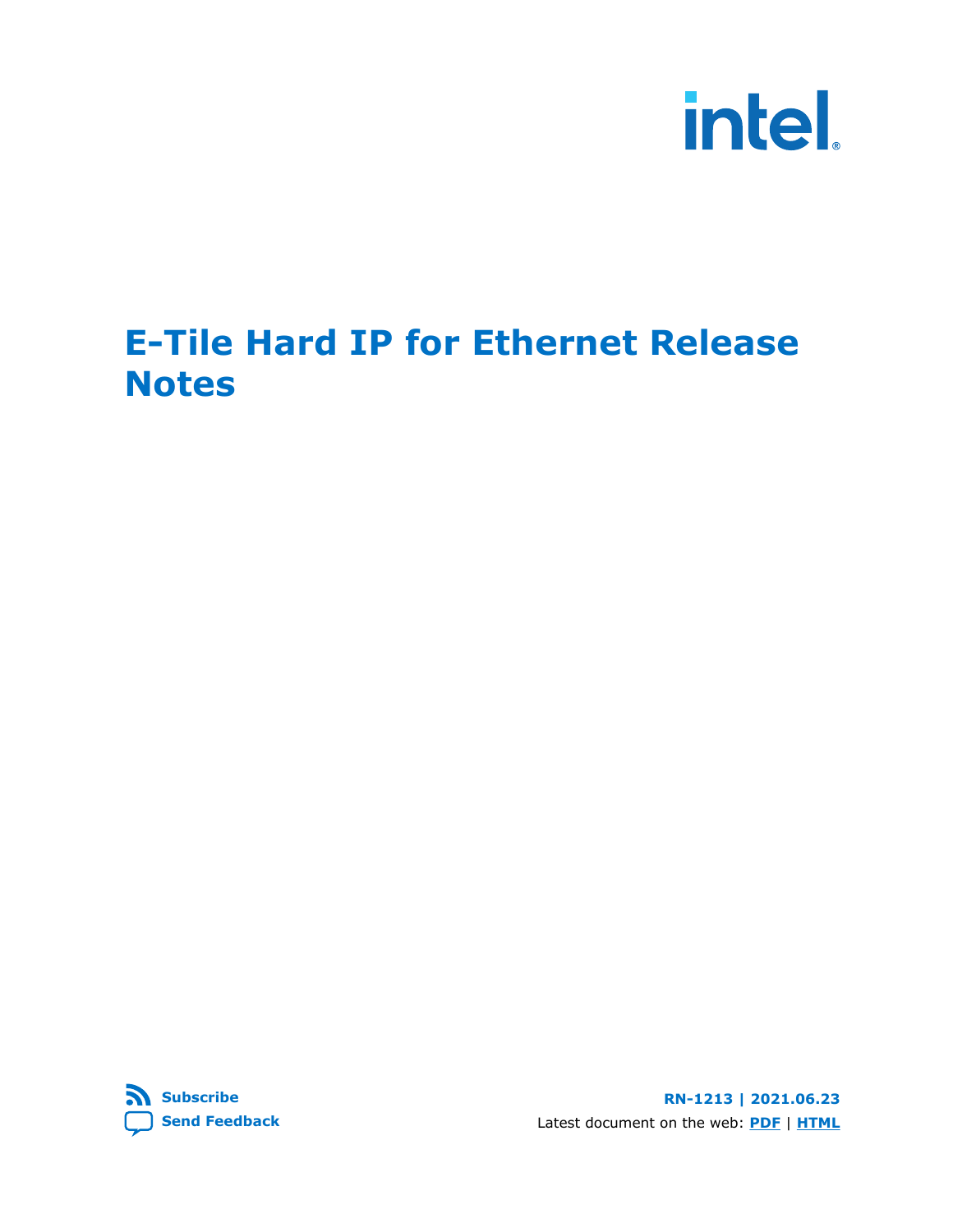# intel.

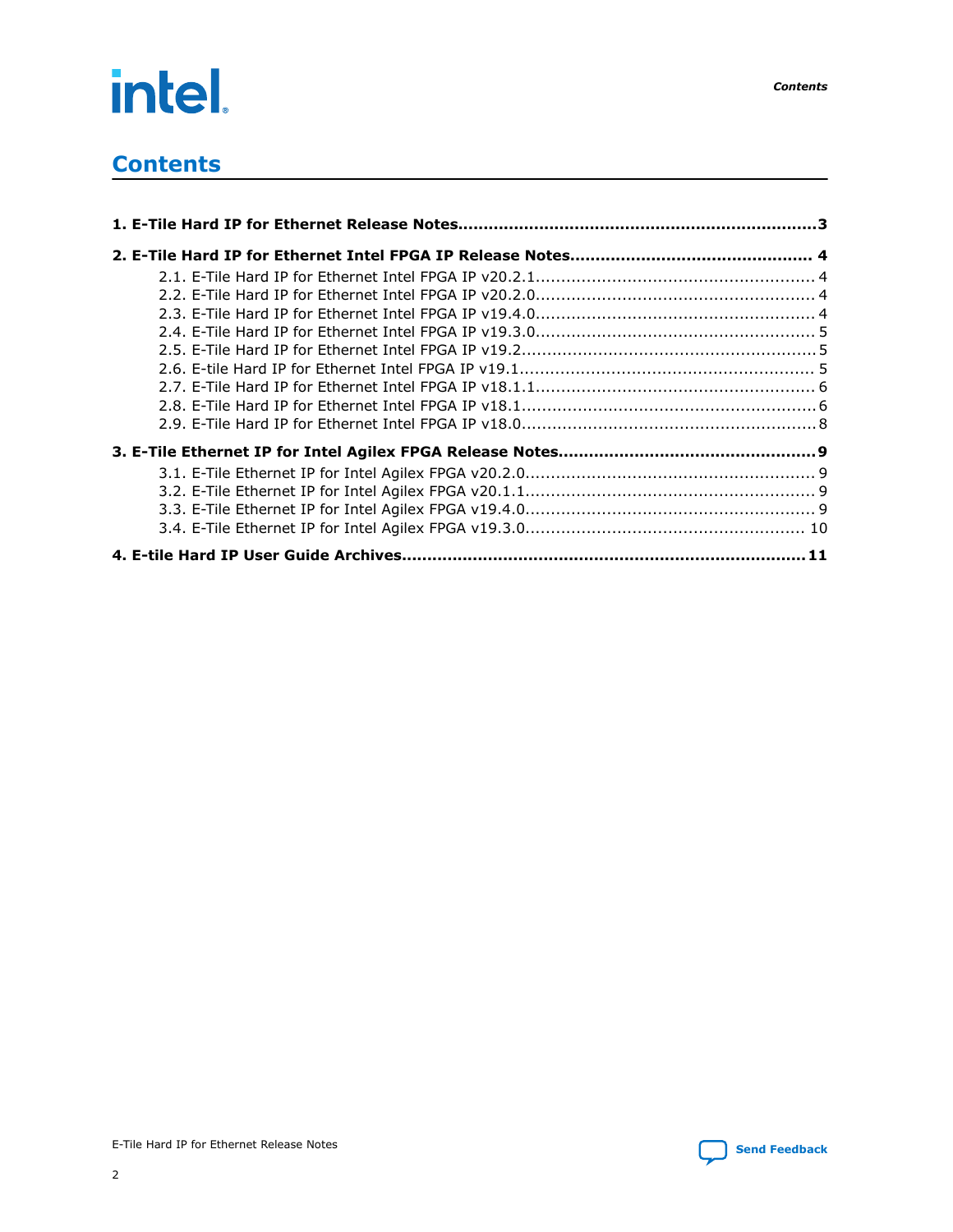

## <span id="page-2-0"></span>**1. E-Tile Hard IP for Ethernet Release Notes**

This release notes describe the E-Tile Hard IP for Ethernet content updates for Intel® Stratix<sup>®</sup> 10 and Intel Agilex<sup>™</sup> device family.

Intel Quartus® Prime Design Suite software support **E-Tile Hard IP for Ethernet Intel FPGA IP** for Intel Stratix 10 device family and **E-Tile Ethernet IP for Intel Agilex FPGA** for Intel Agilex device family.

If a release note is not available for a specific IP version, the IP has no changes in that version. For information on IP update releases up to v18.1, refer to the *Intel Quartus Prime Design Suite Update Release Notes*.

Intel FPGA IP versions match the Intel Quartus Prime Design Suite software versions until v19.1. Starting in Intel Quartus Prime Design Suite software version 19.2, Intel FPGA IP has a new versioning scheme.

The Intel FPGA IP version (X.Y.Z) number can change with each Intel Quartus Prime software version. A change in:

- X indicates a major revision of the IP. If you update the Intel Quartus Prime software, you must regenerate the IP.
- Y indicates the IP includes new features. Regenerate your IP to include these new features.
- Z indicates the IP includes minor changes. Regenerate your IP to include these changes.

#### **Related Information**

- [Intel Quartus Prime Design Suite Update Release Notes](https://www.intel.com/content/www/us/en/programmable/documentation/hco1406563361926.html#)
- [Introduction to Intel FPGA IP Cores](https://www.intel.com/content/www/us/en/programmable/documentation/mwh1409960636914.html#mwh1409958250601)
- [E-tile Hard IP for Ethernet and CPRI PHY Intel FPGA IPs User Guide](https://www.intel.com/content/www/us/en/programmable/documentation/oqk1518683296847.html)
- [E-tile Hard IP Intel Stratix 10 FPGA IP Design Examples User Guide: Ethernet,](https://www.intel.com/content/www/us/en/programmable/documentation/rrv1522892977766.html) [CPRI PHY, and Dynamic Reconfiguration](https://www.intel.com/content/www/us/en/programmable/documentation/rrv1522892977766.html)
- [E-tile Hard IP for Ethernet Intel Agilex FPGA IP Design Examples User Guide](https://www.intel.com/content/www/us/en/programmable/documentation/vxj1550214151433.html)
- [Errata for the E-tile Hard IP for Ethernet Intel FPGA IP in the Knowledge Base](https://www.intel.com/content/www/us/en/programmable/support/support-resources/knowledge-base/kdb-filter.html)

Intel Corporation. All rights reserved. Intel, the Intel logo, and other Intel marks are trademarks of Intel Corporation or its subsidiaries. Intel warrants performance of its FPGA and semiconductor products to current specifications in accordance with Intel's standard warranty, but reserves the right to make changes to any products and services at any time without notice. Intel assumes no responsibility or liability arising out of the application or use of any information, product, or service described herein except as expressly agreed to in writing by Intel. Intel customers are advised to obtain the latest version of device specifications before relying on any published information and before placing orders for products or services. \*Other names and brands may be claimed as the property of others.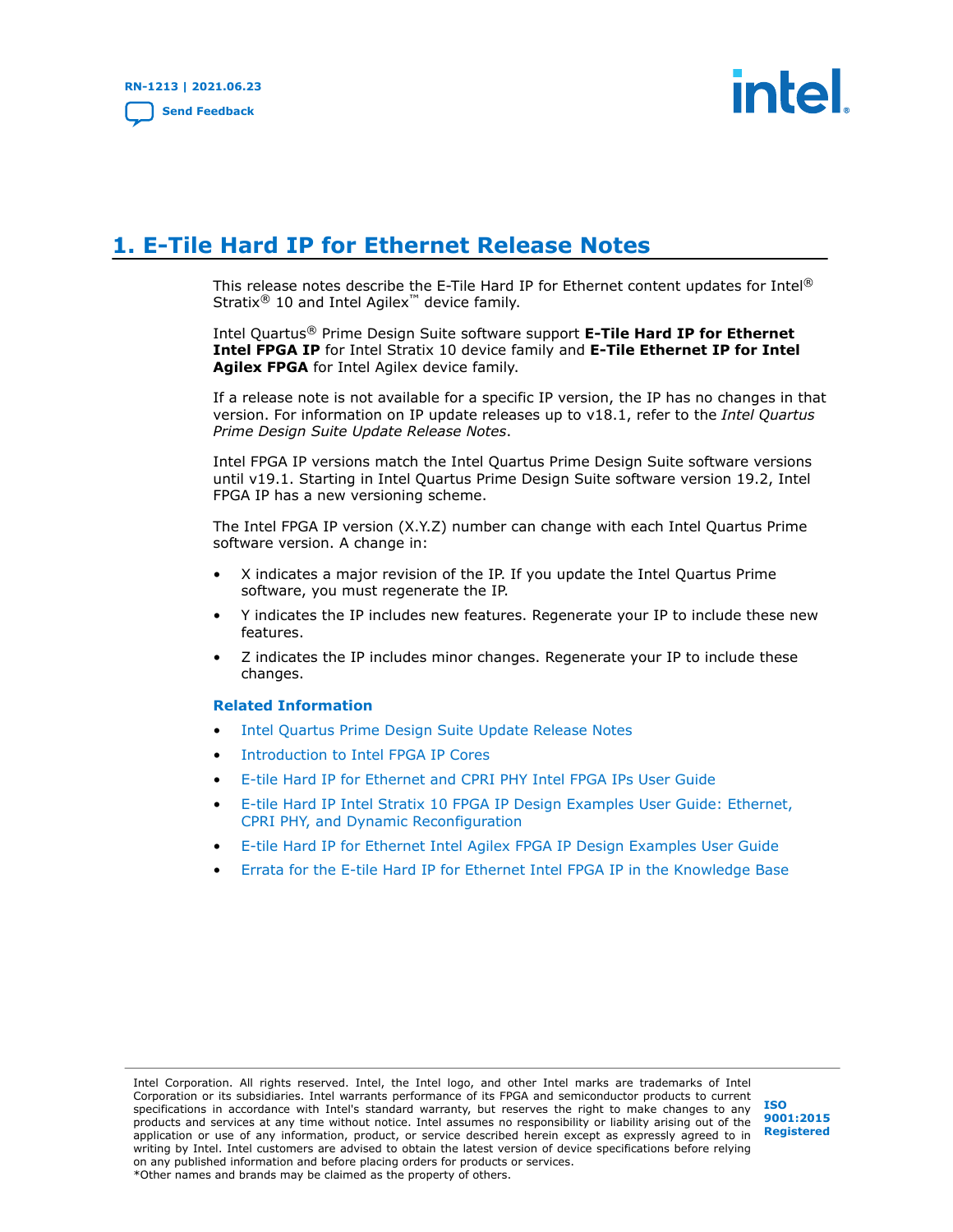

## <span id="page-3-0"></span>**2. E-Tile Hard IP for Ethernet Intel FPGA IP Release Notes**

This section describes the content of E-Tile Hard IP for Ethernet Intel FPGA IP updates for Intel Stratix 10 device family.

## **2.1. E-Tile Hard IP for Ethernet Intel FPGA IP v20.2.1**

#### **Table 1. v20.2.1 2021.03.29**

| <b>Intel Quartus</b><br><b>Prime Version</b> | <b>Description</b>                 | <b>Impact</b> |
|----------------------------------------------|------------------------------------|---------------|
| 21.1                                         | Added new parameter: Enable SyncE. | _             |

#### **Table 2. v20.2.1 2020.12.14**

| <b>Intel Quartus</b><br><b>Prime Version</b> | <b>Description</b>      | <b>Impact</b> |
|----------------------------------------------|-------------------------|---------------|
| 20.4                                         | Added 100G PTP support. | -             |

## **2.2. E-Tile Hard IP for Ethernet Intel FPGA IP v20.2.0**

#### **Table 3. v20.2.0 2020.09.28**

| <b>Intel Quartus</b><br><b>Prime Version</b>                                                | <b>Description</b>                                                                                                                               | <b>Impact</b>                                                                                                              |
|---------------------------------------------------------------------------------------------|--------------------------------------------------------------------------------------------------------------------------------------------------|----------------------------------------------------------------------------------------------------------------------------|
| 20.3<br>Added Preserve Unused Transceiver Channels parameter for<br>100G Ethernet variants. |                                                                                                                                                  | When enabled, preserves the<br>unused PAM4 slave channel for<br>selected variants with enabled<br>RS-FEC (544,514) option. |
|                                                                                             | Added Advanced mode in the PTP Accuracy Mode parameter.<br>The Advanced mode supports $\pm$ 1.5ns PTP accuracy for 10G/25G<br>Ethernet variants. |                                                                                                                            |

## **2.3. E-Tile Hard IP for Ethernet Intel FPGA IP v19.4.0**

### **Table 4. v19.4.0 2019.12.16**

| <b>Intel Quartus</b><br><b>Prime Version</b> | <b>Description</b>                                                                   | <b>Impact</b>            |
|----------------------------------------------|--------------------------------------------------------------------------------------|--------------------------|
| 19.4                                         | Added Enable asynchronous adapter clocks parameter for<br>10G/25G and 100G variants. | $\overline{\phantom{a}}$ |

Intel Corporation. All rights reserved. Intel, the Intel logo, and other Intel marks are trademarks of Intel Corporation or its subsidiaries. Intel warrants performance of its FPGA and semiconductor products to current specifications in accordance with Intel's standard warranty, but reserves the right to make changes to any products and services at any time without notice. Intel assumes no responsibility or liability arising out of the application or use of any information, product, or service described herein except as expressly agreed to in writing by Intel. Intel customers are advised to obtain the latest version of device specifications before relying on any published information and before placing orders for products or services. \*Other names and brands may be claimed as the property of others.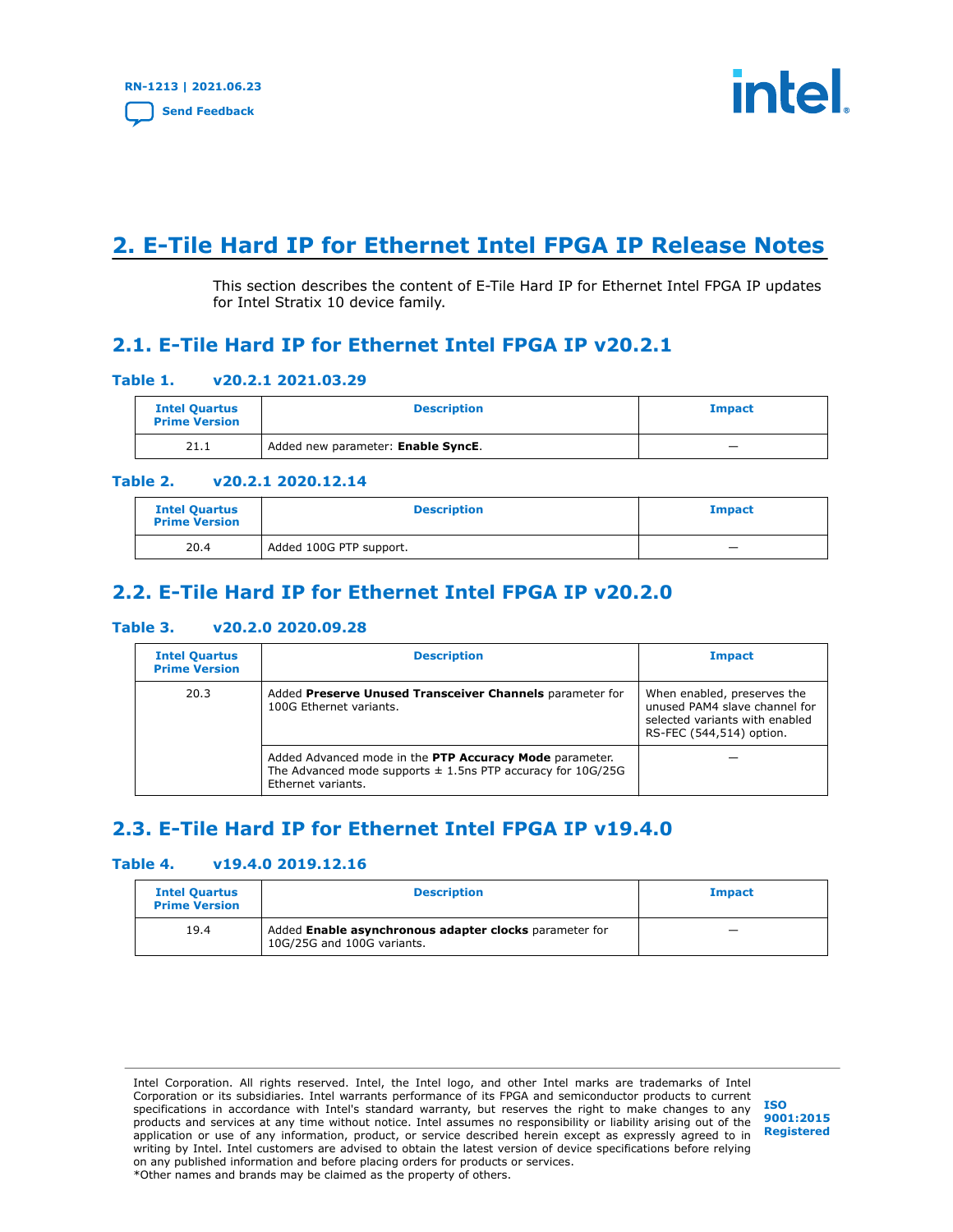## <span id="page-4-0"></span>**2.4. E-Tile Hard IP for Ethernet Intel FPGA IP v19.3.0**

## **Table 5. v19.3.0 2019.09.30**

| <b>Intel Quartus</b><br><b>Prime Version</b> | <b>Description</b>                                                                                                                                                                                                                                                                                         | <b>Impact</b>                                                                                                                     |
|----------------------------------------------|------------------------------------------------------------------------------------------------------------------------------------------------------------------------------------------------------------------------------------------------------------------------------------------------------------|-----------------------------------------------------------------------------------------------------------------------------------|
| 19.3                                         | 10G/25G variant for E-tile Hard IP for Ethernet Intel FPGA IP:<br>UI adjustment under $+/-100$ ppm condition for $10G/25G$<br>variants.                                                                                                                                                                    | The E-tile Hard IP for Ethernet<br>Intel FPGA IP provides set of<br>registers to compute the new<br>TX/RX UI under PPM condition. |
|                                              | 10G/25G variant for E-tile Hard IP for Ethernet Intel FPGA IP:<br>Added Ready Latency parameter for 10GE/25GE variants.                                                                                                                                                                                    | Useful when user need to<br>pipeline TX valid signal when<br>facing a timing issue.                                               |
|                                              | IP tab for E-tile Hard IP for Ethernet Intel FPGA IP:<br>Removed Reconfig clock rate parameter.                                                                                                                                                                                                            |                                                                                                                                   |
|                                              | Added production device kit support:<br>Updated the target development kit option for Intel Stratix 10<br>devices from Stratix 10 TX Transceiver Signal Integrity<br>Development Kit to Stratix 10 TX SI Development Kit<br>-1ST280EY2F55E2VGS1 and Stratix 10 TX SI<br>Development Kit -1ST280EY2F55E2VG. | User can select different<br>development kit with different<br>OPN.                                                               |

## **2.5. E-Tile Hard IP for Ethernet Intel FPGA IP v19.2**

### **Table 6. v19.2 July 2019**

| <b>Description</b>                                                                    | <b>Impact</b> |
|---------------------------------------------------------------------------------------|---------------|
| Added 25G Ethernet to CPRI Protocol in the Dynamic Reconfiguration<br>Design Example. |               |
| Removed Enable asynchronous adapter clocks parameter in 100G<br>variants.             |               |
| Added support for Ethernet Link Inspector.                                            |               |

## **2.6. E-tile Hard IP for Ethernet Intel FPGA IP v19.1**

#### **Table 7. v19.1 April 2019**

| <b>Description</b>                                                                          | <b>Impact</b> |
|---------------------------------------------------------------------------------------------|---------------|
| Added Custom PCS feature to support generic protocols other than<br>Ethernet.               |               |
| This feature support data rate ranges from 10 to 28 Gbps.                                   |               |
| Added IEEE 1588 precision time protocol (PTP) support for 100G<br>Ethernet variants.        |               |
| No multichannel support for auto-negotiation with RS-FEC or PTP<br>enabled in 25G variants. |               |
|                                                                                             |               |

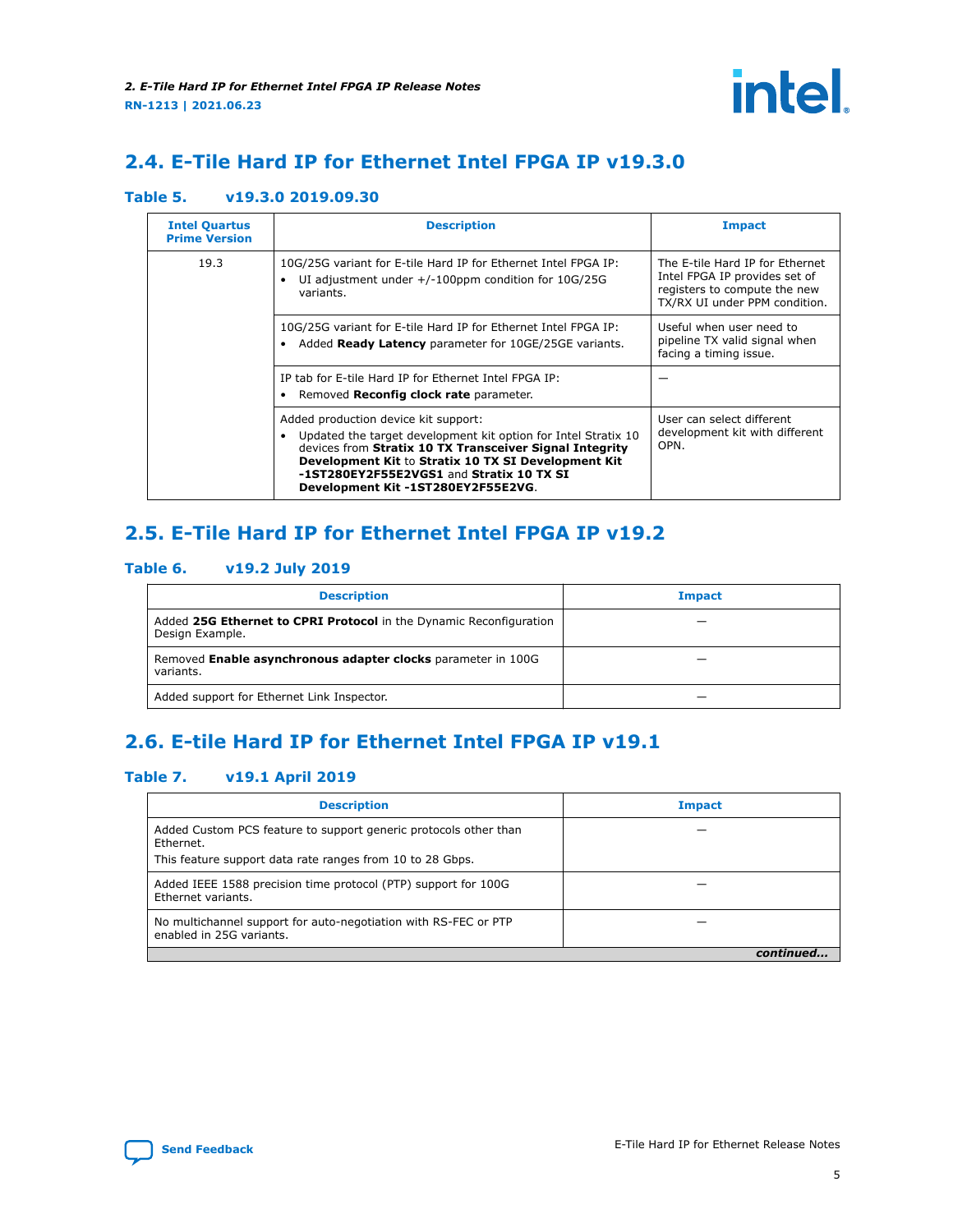<span id="page-5-0"></span>

| <b>Description</b>                                                                                                                                                                       | <b>Impact</b>                                                                                                                  |
|------------------------------------------------------------------------------------------------------------------------------------------------------------------------------------------|--------------------------------------------------------------------------------------------------------------------------------|
| Added i_clk_aib and i_clk_aib_2x clock signals to source clock<br>from user logic. These signals are enabled through Enable external<br>AIB clocking parameter.                          |                                                                                                                                |
| Removed support for asynchronous adapter clocks feature.                                                                                                                                 | Selecting Enable asynchronous adapter<br>clocks parameter does not provide any<br>asynchronous clocks functionality in the IP. |
| Added simulation, compilation-only, and hardware design examples for<br>the following variants:<br>Custom PCS with optional RS-FEC<br>$\bullet$<br>100G Ethernet with IEEE 1588 PTP<br>٠ |                                                                                                                                |

## **2.7. E-Tile Hard IP for Ethernet Intel FPGA IP v18.1.1**

#### **Table 8. v18.1.1 December 2018**

| <b>Description</b>                                                                                                                                                           | <b>Impact</b> |
|------------------------------------------------------------------------------------------------------------------------------------------------------------------------------|---------------|
| Added PMA Adaptation parameters to customize E-tile transceiver PMA<br>calibration after power-on.                                                                           |               |
| Added o_sl_rx_pcs_fully_aligned (10G/25G)/<br>o rx pcs fully aligned (100G) signals to determine link fault<br>condition.                                                    |               |
| Added design examples with PMA calibration for 100G variant.                                                                                                                 |               |
| Removed hardware design examples for the following variants:<br>10GE/25GE OTN with optional RS-FEC and PTP<br>$\bullet$<br>10GE/25GE FlexE with optional RS-FEC and PTP<br>٠ |               |

### **Related Information**

- [Introduction to Intel FPGA IP Cores](https://www.intel.com/content/www/us/en/programmable/documentation/mwh1409960636914.html#mwh1409958250601)
- [E-Tile Hard IP for Ethernet Intel FPGA IP User Guide](https://www.intel.com/content/www/us/en/programmable/documentation/oqk1518683296847.html#jet1518686529449)
- [Errata for the E-Tile Hard IP for Ethernet Intel FPGA IP in the Knowledge Base](http://www.altera.com/support/kdb/kdb-browse.jsp?keyword=s10_etile_hip_eth)

## **2.8. E-Tile Hard IP for Ethernet Intel FPGA IP v18.1**

#### **Table 9. v18.1 September 2018**

| <b>Description</b>                                                                                                                                               | <b>Impact</b> |
|------------------------------------------------------------------------------------------------------------------------------------------------------------------|---------------|
| Added support for 10GE/25GE with optional Reed-Solomon Forward<br>Error Correction (RS-FEC) with Auto-Negotiation and Link Training<br>variant up to 4 channels. |               |
| Added support for Auto-Negotiation and Link Training with the following<br>features:<br>Optional RSFEC request during Auto-Negotiation<br>٠                      |               |
| Option to advertise copper cable (CR) or backplane (KR) capability<br>٠<br>٠                                                                                     |               |
| Option to select default lane to perform Auto-Negotiation<br>Option to advertise both 10GE and 25GE capability during Auto-<br>٠<br>Negotiation                  |               |
| Option to enable symmetric and asymmetric pauses as defined in<br>٠<br>Annex 28B of Section 2 of IEEE Std 802.3-2015                                             |               |
| Added support of the following variants for 10GE/25GE:                                                                                                           |               |
|                                                                                                                                                                  | continued     |

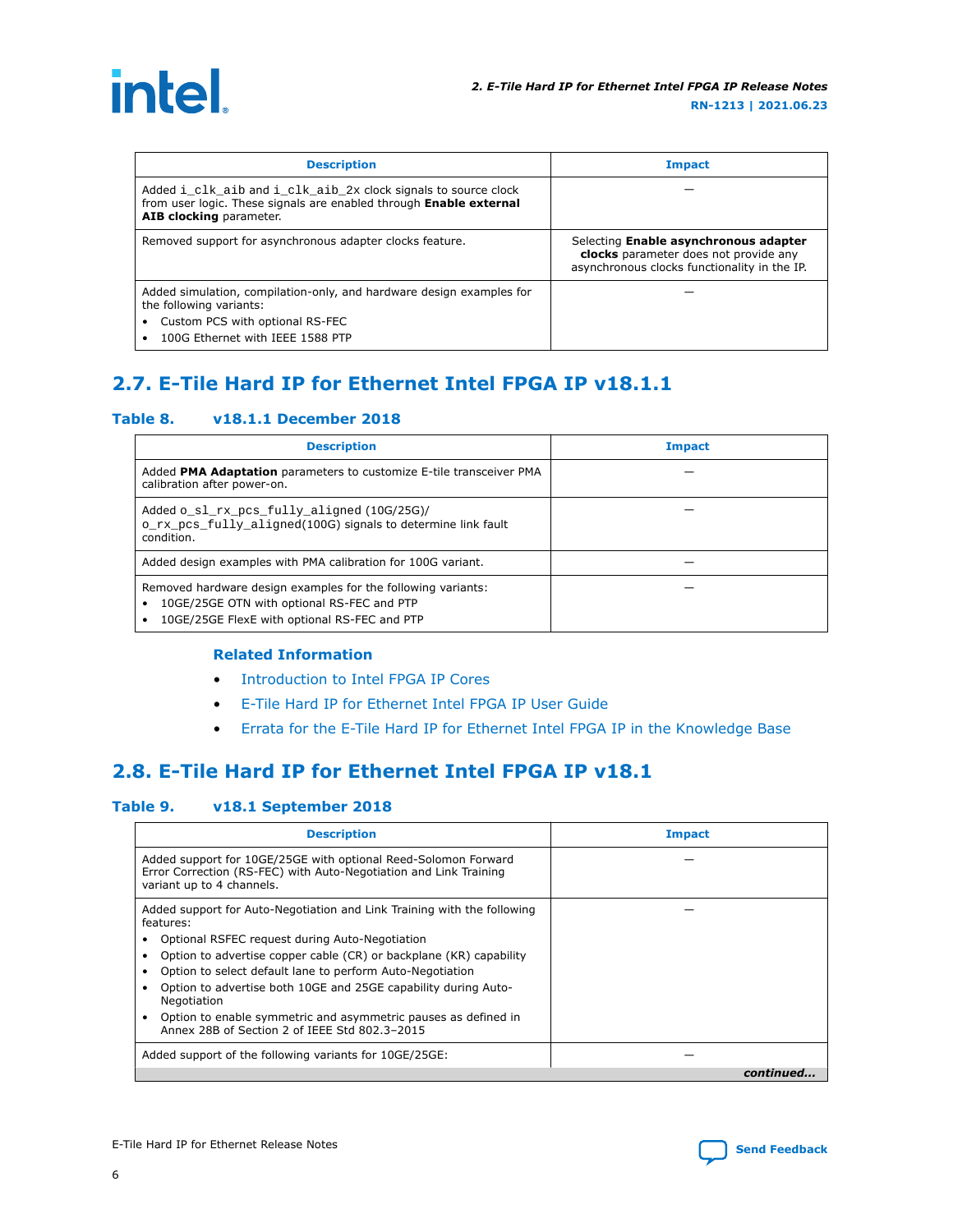#### *2. E-Tile Hard IP for Ethernet Intel FPGA IP Release Notes* **RN-1213 | 2021.06.23**

## *intel.*

| <b>Description</b>                                                                                                                                                                                                                                                                                                                                                                                                                              | <b>Impact</b>                                                                                                                                                                                                                                                                                                                                                                  |
|-------------------------------------------------------------------------------------------------------------------------------------------------------------------------------------------------------------------------------------------------------------------------------------------------------------------------------------------------------------------------------------------------------------------------------------------------|--------------------------------------------------------------------------------------------------------------------------------------------------------------------------------------------------------------------------------------------------------------------------------------------------------------------------------------------------------------------------------|
| PCS Only<br>Optical Transport Network (OTN)<br>$\bullet$<br><b>Flexible Ethernet</b>                                                                                                                                                                                                                                                                                                                                                            |                                                                                                                                                                                                                                                                                                                                                                                |
| Added Precision Timestamp Protocol (PTP) for 10GE variant.                                                                                                                                                                                                                                                                                                                                                                                      |                                                                                                                                                                                                                                                                                                                                                                                |
| Added 156.250000 MHz PHY Reference Frequency support for 10GE/<br>25GE.                                                                                                                                                                                                                                                                                                                                                                         |                                                                                                                                                                                                                                                                                                                                                                                |
| Added the following PHY Reference Frequency support for 100GE:<br>322.265625 MHz<br>312.500000 MHz<br>644.531250 MHz                                                                                                                                                                                                                                                                                                                            |                                                                                                                                                                                                                                                                                                                                                                                |
| Added support for RS-FEC (544,514) coding for 100GE MAC + PCS, PCS<br>only, OTN, and FlexE variants.                                                                                                                                                                                                                                                                                                                                            |                                                                                                                                                                                                                                                                                                                                                                                |
| Added simulation and hardware design examples for the following<br>variants:<br>10GE/25GE/100GE MAC + PCS with optional RS-FEC and PTP<br>$\bullet$<br>10GE/25GE PCS with optional RS-FEC and PTP<br>$\bullet$<br>10GE/25GE OTN with optional RS-FEC and PTP<br>10GE/25GE FlexE with optional RS-FEC and PTP<br>$\bullet$<br>100GE PCS with optional RS-FEC<br>100GE OTN with optional RSF-FEC<br>$\bullet$<br>100GE FlexE with optional RS-FEC |                                                                                                                                                                                                                                                                                                                                                                                |
| When there are multiple E-Tile for Hard IP Ethernet IP cores with<br>different configurations instantiated in a project, the design may compile<br>incorrectly or may cause fitter error.                                                                                                                                                                                                                                                       | Users will see compilation warning where<br>settings for modules with the same name are<br>overwritten during Quartus project compilation<br>and design simulation compilation. This may<br>also affect the design functionality in simulation<br>and hardware.<br>For more information, refer to Warning<br>(16817): Verilog HDL waring at<br>alt etipc3_nphy_elane.v (12698) |
| Fitter is unable to place transceivers correctly when more than 1 channel<br>of 10GE/25GE with PTP and RSFEC enabled, due to incorrect channel<br>restrictions.                                                                                                                                                                                                                                                                                 | Users will observed fitter error during<br>compilation. For more information, refer to Why<br>do I get fitter errors when compiling a design<br>with multiple instances of the Intel Stratix 10<br>E-tile Hard IP for Ethernet Intel FPGA IP, where<br>PTP and RSFEC options have been enabled?                                                                                |
| For 100GE PCS+(528,514)RSFEC and 100GE PCS+(544,514)RSFEC<br>variant, there is no signal to indicate local fault condition in the IP core.                                                                                                                                                                                                                                                                                                      | The IP core is not able to detect local fault<br>condition on RX PCS datapath.<br>For more information, refer to How do I tell the<br>difference between a local fault condition and<br>valid RX data when using the Intel <sup>®</sup> Stratix <sup>®</sup> 10<br>E-tile Hard IP for Ethernet Intel® FPGA IP<br>configured in PCS+FEC status without the<br>MAC.              |

### **Related Information**

- [Introduction to Intel FPGA IP Cores](https://www.intel.com/content/www/us/en/programmable/documentation/mwh1409960636914.html#mwh1409958250601)
- [E-Tile Hard IP for Ethernet Intel FPGA IP User Guide](https://www.intel.com/content/www/us/en/programmable/documentation/oqk1518683296847.html#jet1518686529449)
- [Errata for the E-Tile Hard IP for Ethernet Intel FPGA IP in the Knowledge Base](http://www.altera.com/support/kdb/kdb-browse.jsp?keyword=s10_etile_hip_eth)

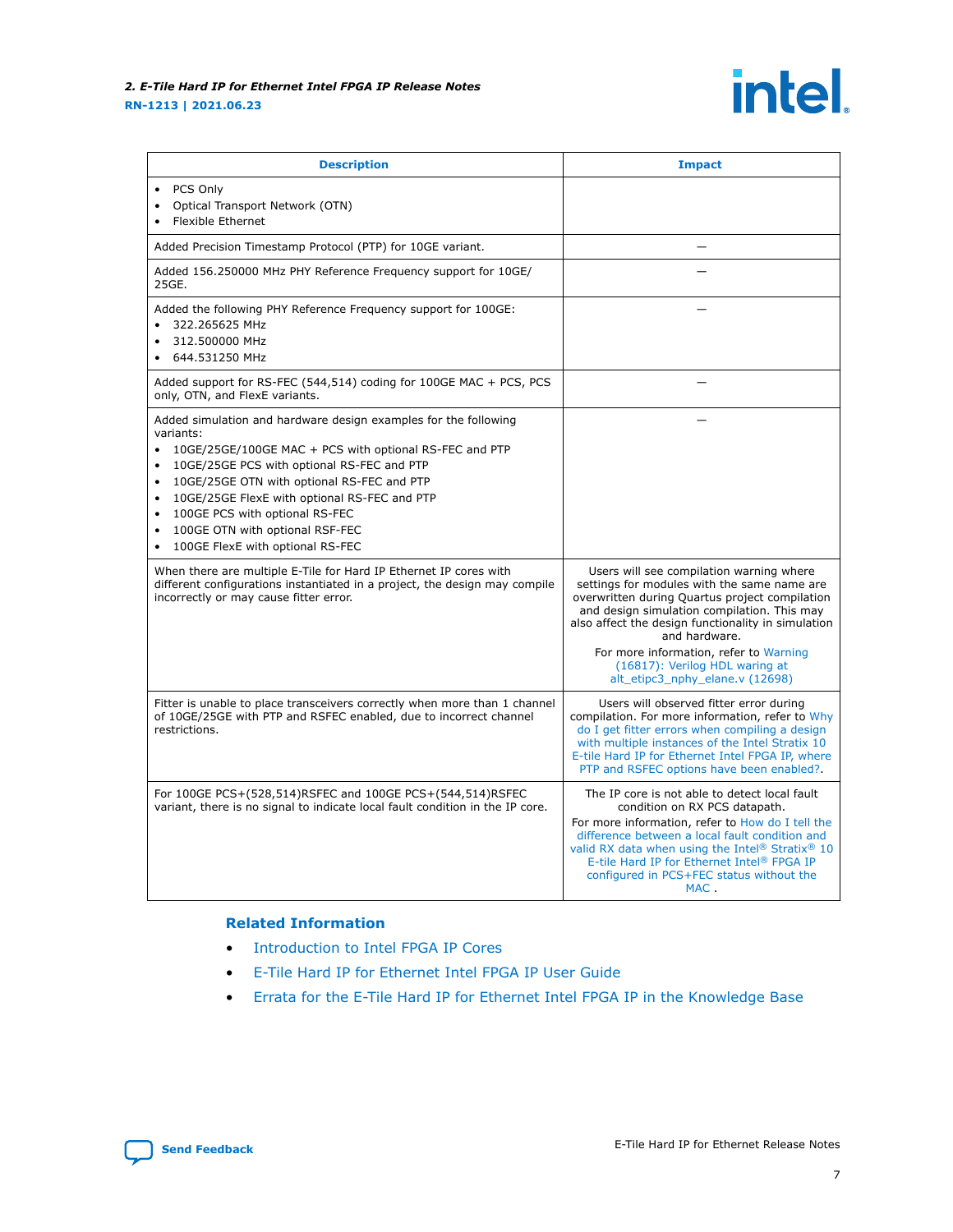<span id="page-7-0"></span>

## **2.9. E-Tile Hard IP for Ethernet Intel FPGA IP v18.0**

#### **Table 10. v18.0 May 2018**

| <b>Description</b>                                                                                                                                                                           | <b>Impact</b> |
|----------------------------------------------------------------------------------------------------------------------------------------------------------------------------------------------|---------------|
| Initial release in the Intel FPGA IP Library.<br>Note: You are not allowed to bypass VID setup in the Intel Quartus Prime software for the<br>VID part because the device function may fail. | -             |

#### **Related Information**

- [Introduction to Intel FPGA IP Cores](https://www.intel.com/content/www/us/en/programmable/documentation/mwh1409960636914.html#mwh1409958250601)
- [E-Tile Hard IP for Ethernet Intel FPGA IP User Guide](https://www.intel.com/content/www/us/en/programmable/documentation/oqk1518683296847.html#jet1518686529449)
- [Errata for the E-Tile Hard IP for Ethernet Intel FPGA IP in the Knowledge Base](http://www.altera.com/support/kdb/kdb-browse.jsp?keyword=s10_etile_hip_eth)

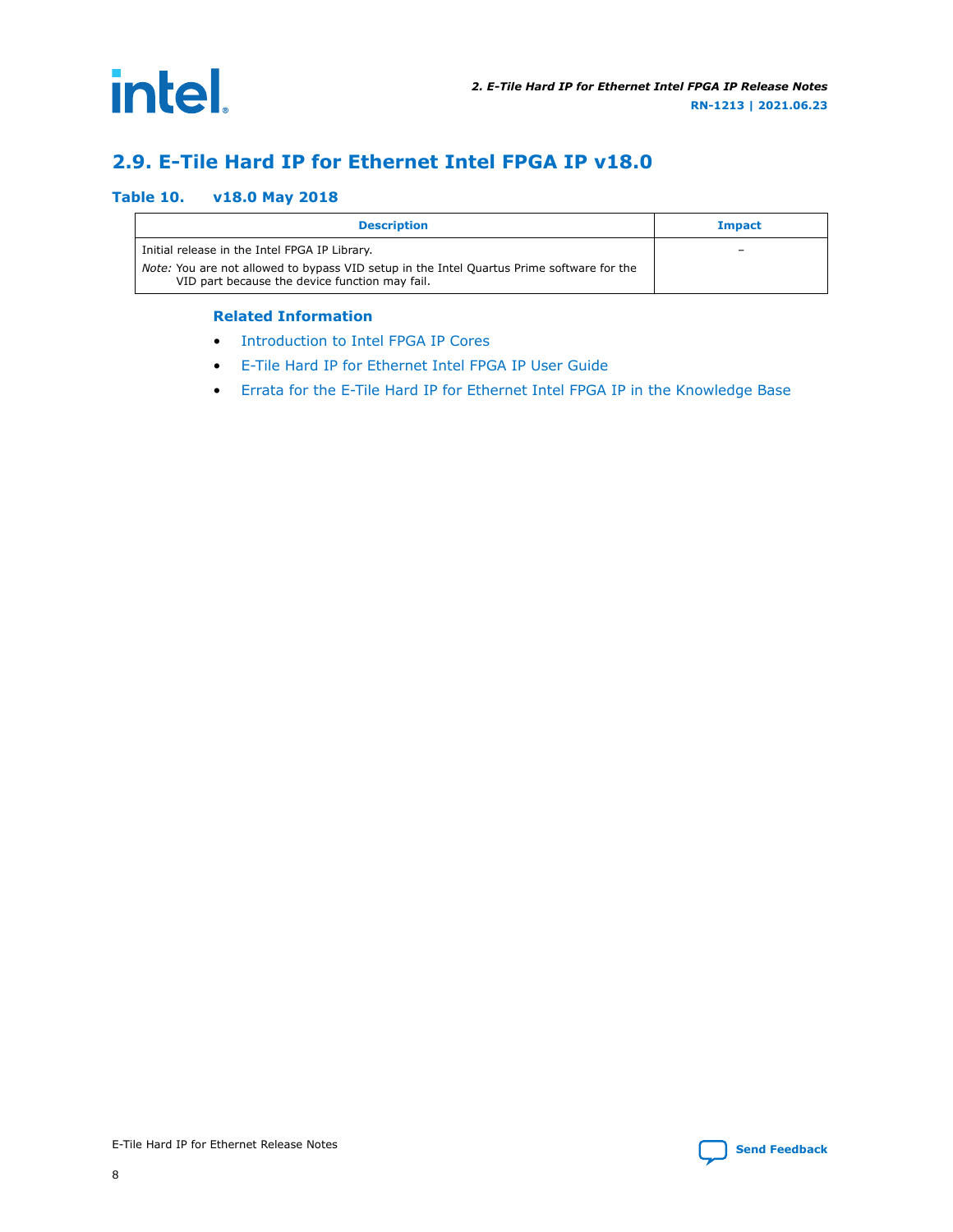

## <span id="page-8-0"></span>**3. E-Tile Ethernet IP for Intel Agilex FPGA Release Notes**

This section describes the content of E-Tile Ethernet IP for Intel Agilex FPGA updates.

## **3.1. E-Tile Ethernet IP for Intel Agilex FPGA v20.2.0**

#### **Table 11. v20.2.0 2021.03.29**

| <b>Intel Quartus</b><br><b>Prime Version</b> | <b>Description</b>                 | <b>Impact</b>            |
|----------------------------------------------|------------------------------------|--------------------------|
| 21.1                                         | Added new parameter: Enable SyncE. | $\overline{\phantom{a}}$ |

#### **Table 12. v20.2.0 2020.12.14**

| <b>Intel Quartus</b><br><b>Prime Version</b> | <b>Description</b>                                                                                                                               | <b>Impact</b> |
|----------------------------------------------|--------------------------------------------------------------------------------------------------------------------------------------------------|---------------|
| 20.4                                         | Added 100G PTP support.                                                                                                                          |               |
|                                              | Added Advanced mode in the PTP Accuracy Mode parameter.<br>The Advanced mode supports $\pm$ 1.5ns PTP accuracy for 10G/25G<br>Ethernet variants. |               |

## **3.2. E-Tile Ethernet IP for Intel Agilex FPGA v20.1.1**

#### **Table 13. v20.1.1 2020.09.28**

| <b>Intel Quartus</b><br><b>Prime Version</b> | <b>Description</b>                                                                  | <b>Impact</b>                                                                                                              |
|----------------------------------------------|-------------------------------------------------------------------------------------|----------------------------------------------------------------------------------------------------------------------------|
| 20.3                                         | Added Preserve Unused Transceiver Channels parameter for<br>100G Ethernet variants. | When enabled, preserves the<br>unused PAM4 slave channel for<br>selected variants with enabled<br>RS-FEC (544,514) option. |

## **3.3. E-Tile Ethernet IP for Intel Agilex FPGA v19.4.0**

### **Table 14. v19.4.0 2019.12.16**

| <b>Intel Quartus</b><br><b>Prime Version</b> | <b>Description</b>                                                                      | <b>Impact</b> |
|----------------------------------------------|-----------------------------------------------------------------------------------------|---------------|
| 19.4                                         | Added Enable asynchronous adapter clocks parameter for<br>100G variant.                 |               |
|                                              | Added Agilex F-Series Transceiver-SoC Development Kit as<br>the target development kit. |               |

Intel Corporation. All rights reserved. Intel, the Intel logo, and other Intel marks are trademarks of Intel Corporation or its subsidiaries. Intel warrants performance of its FPGA and semiconductor products to current specifications in accordance with Intel's standard warranty, but reserves the right to make changes to any products and services at any time without notice. Intel assumes no responsibility or liability arising out of the application or use of any information, product, or service described herein except as expressly agreed to in writing by Intel. Intel customers are advised to obtain the latest version of device specifications before relying on any published information and before placing orders for products or services. \*Other names and brands may be claimed as the property of others.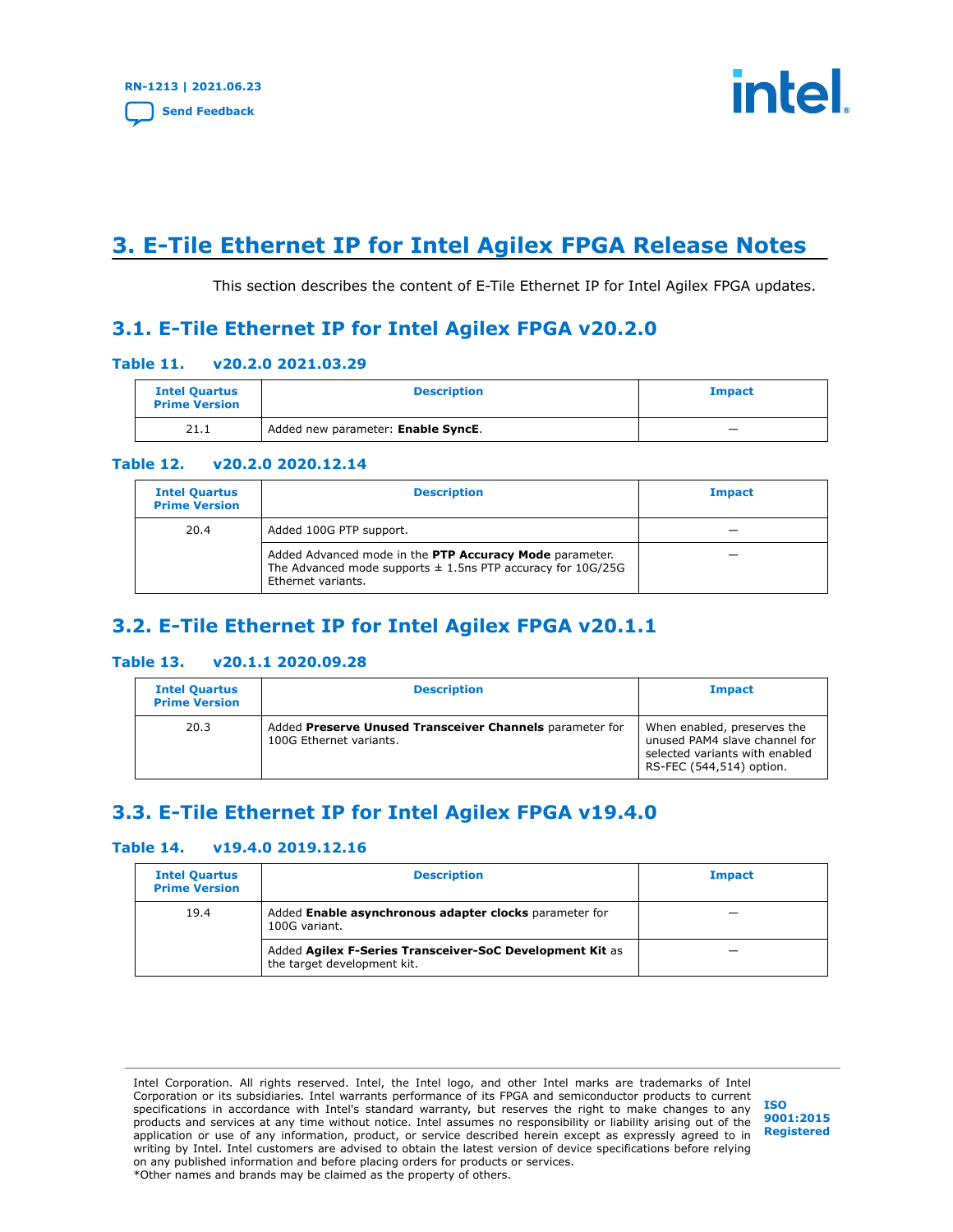<span id="page-9-0"></span>intel.

## **3.4. E-Tile Ethernet IP for Intel Agilex FPGA v19.3.0**

### **Table 15. v19.3.0 2019.09.30**

| <b>Intel Quartus</b><br><b>Prime Version</b> | <b>Description</b>                                                                                                                                                                                                                                                                                                                                                                                    | <b>Impact</b>                                         |
|----------------------------------------------|-------------------------------------------------------------------------------------------------------------------------------------------------------------------------------------------------------------------------------------------------------------------------------------------------------------------------------------------------------------------------------------------------------|-------------------------------------------------------|
| 19.3                                         | Initial release for Intel Agilex devices.<br>Added support for the following variants:<br>- 10GE/25GE/100GE MAC + PCS with optional RS-FEC and<br><b>PTP</b><br>- 10GE/25GE PCS with optional RS-FEC<br>- 10GE/25GE OTN with optional RS-FEC<br>- 10GE/25GE FlexE with optional RS-FEC<br>- 100GE PCS with optional RS-FEC<br>- 100GE OTN with optional RSF-FEC<br>- 100GE FlexE with optional RS-FEC | User can compile design and<br>generate a . sof file. |